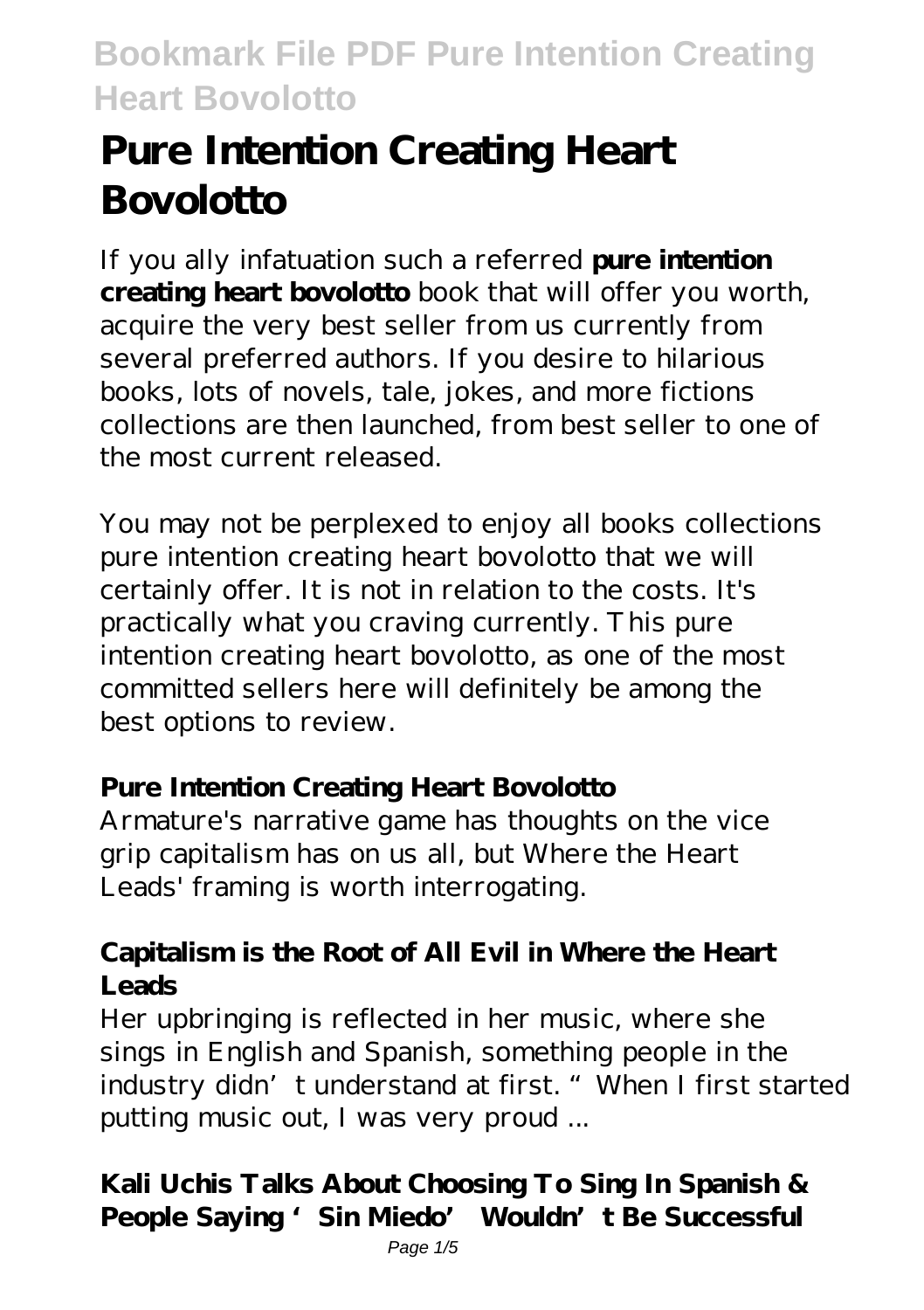By Alex Wilson In the aftermath of 9/11, we saw unparalleled popularity for art and culture that pitted good triumphing over evil. Franchises such as Harry Potter and The Lord of the Rings dominated ...

### **A view from Alex Wilson: Brands can't tell people how to be happy, but they can create happiness**

For artist Verlyn Anne B. Kim, she combines these two disciplines to create something both useful and artistic for benefit of people battling Alzheimer's disease—an illness that robs people, ...

#### **This artist designs cabinets for people with Alzheimer's disease**

Will we see some of these characters again? Insider rounds up every lingering question you may have after the Marvel series' season one finale.

#### **17 questions we still have after watching the 'Loki' finale**

In the coming week, you can develop your peace consciousness by focusing on a different habit every day. Monday: Being Calm and Centered Peace is the natural state of the mind at its deepest level.

#### **How to Make Peace in Your Life**

"Who can intervene? God, our father," which is why Pope Francis invited the leaders for a day of prayer and reflection "in the light of God's grace." ...

## **Pope, Lebanon's Christian leaders meet for day of prayer, reflection**

The NHL's San Jose Sharks attempted to "celebrate" freedom" this week, with a Juneteenth tweet that failed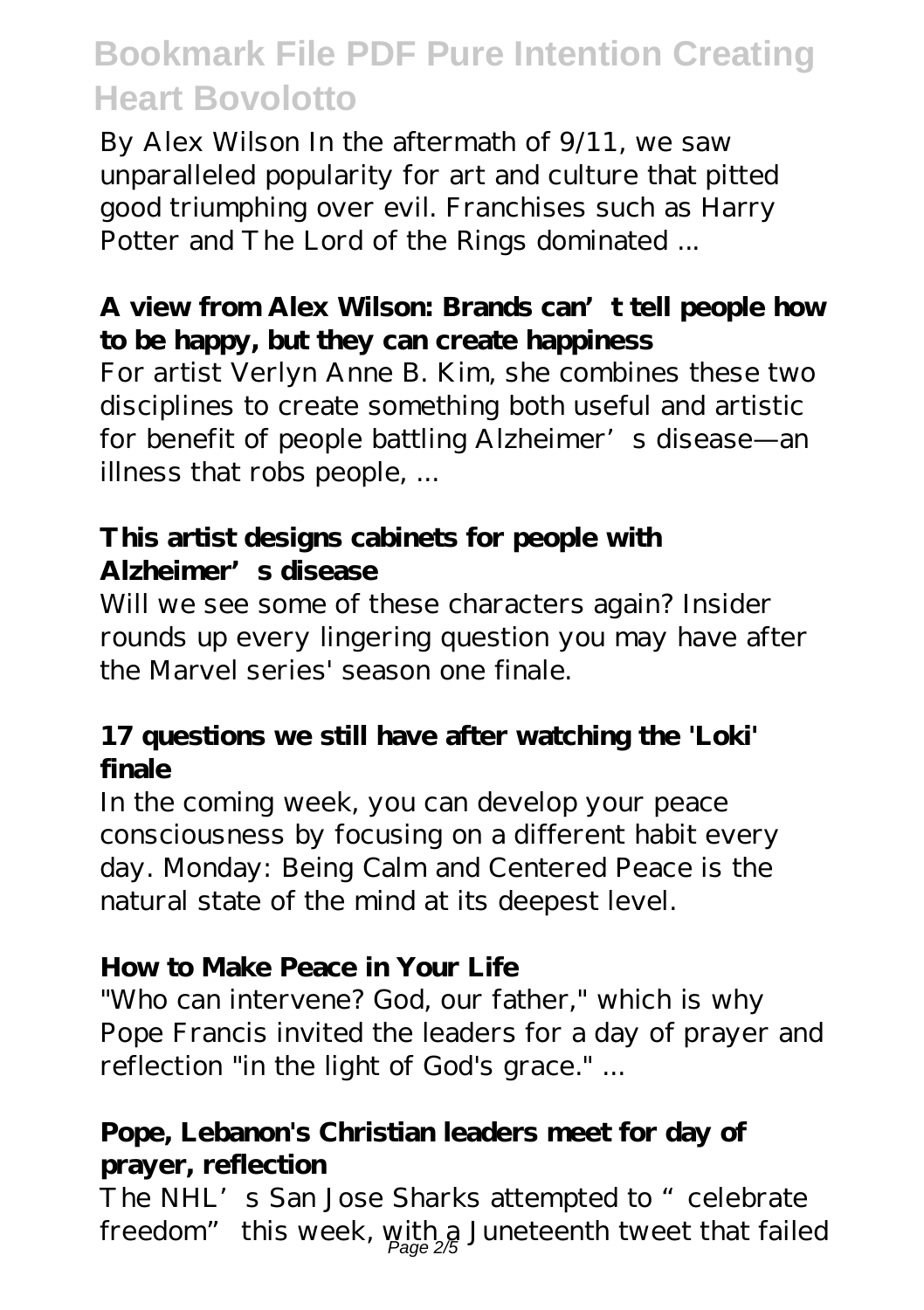to capture the sentiment. After getting blasted on social media, the Bay Area hockey ...

### **San Jose Sharks Delete Juneteenth Twitter Post After Social Media Backlash: 'PLEASE Tell Me This Wasn't a Real Tweet'**

SOUTHERN Gold Coast residents have called on Transport Minister Mark Bailey to face the public at ongoing light rail community consultation sessions.

#### **Palm Beach residents call on Transport Minister to face them as anti-tram campaigners warned to 'behave'**

"I am so grateful for the opportunity and the platform from the San Jose Sharks to create something from the heart to symbolize ... lead with pure intentions, lead with purpose and never dim ...

#### **The San Jose Sharks Incite the Wrath of Our Ancestors After Celebrating Juneteenth by Abolishing Slavery—With Their Teeth**

On July 2 and 3, the wondrous world of Beepy Bella descended upon New York City in the form of a surrealist, shoppable dreamscape as part of the handcrafted jewelry line's first-ever "Day Dreams" ...

#### **Here's What Went Down at Beepy Bella's First Surrealist, Shoppable Pop-up in New York City**

Excerpts: All this talk of public sex acts that violate can make one lose sight of the more sanguine correlate: the varieties of public sex practices that we might want to revalue as benign, amusing, ...

#### **Justice Through Public Degeneracy**

General Assembly Holdings Limited (TSXV: GA) (" GA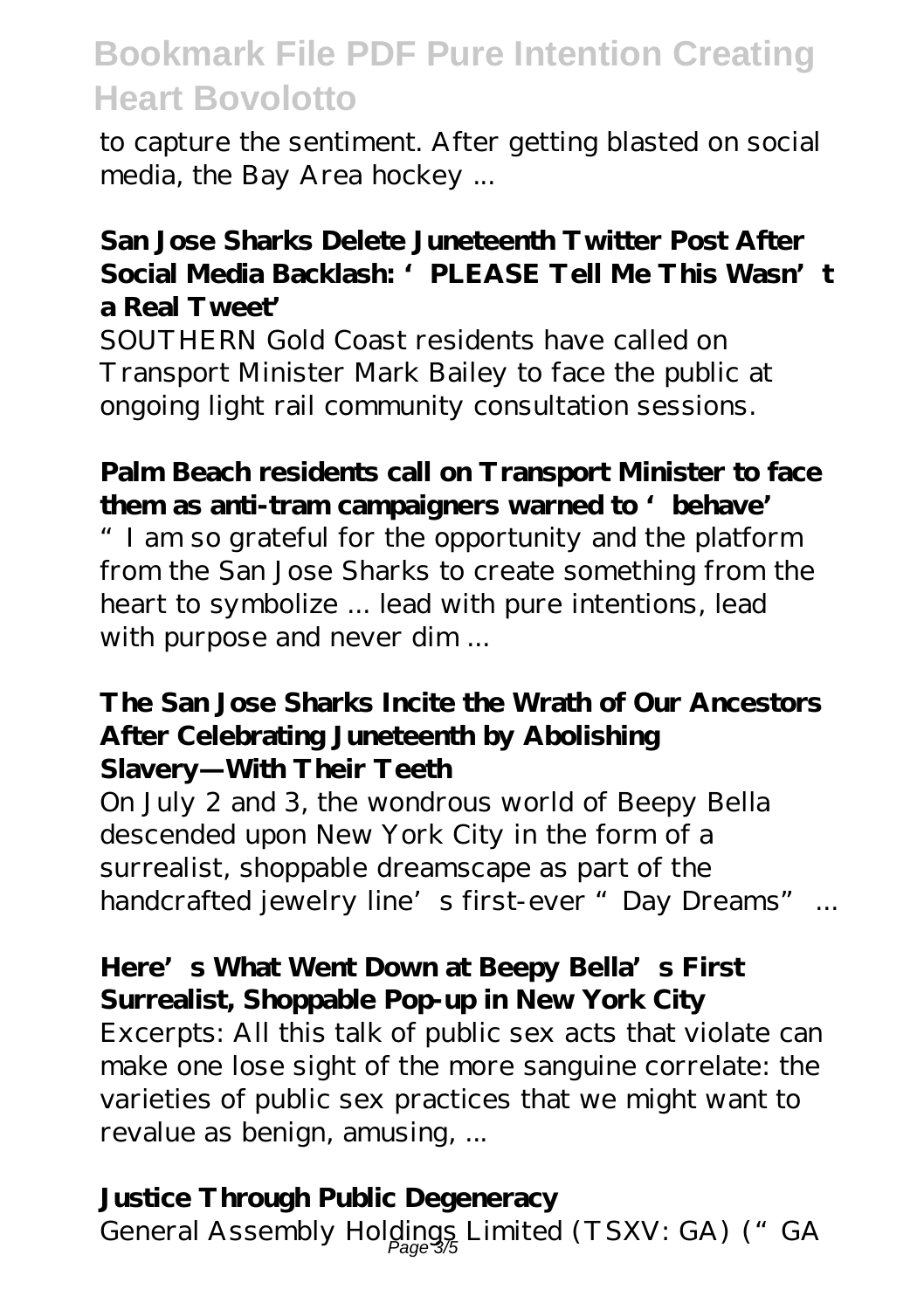Pizza" or the "Company") is pleased to announce that to meet growing consumer demand and scale production of its naturally leavened frozen pizzas, it ...

# **General Assembly Pizza Secures Master Production Facility to Meet Growing Consumer Demand**

It's usually performed sitting, creating a calm environment conducive ... we keep at it with the belief that hard work and pure intentions lead to success – it's the moral of a thousand

# **This weekend we're watching: The quest for aesthetic greatness**

Giorgio Chiellini repelled everything Belgium could throw at him in their quest for an equaliser. He was once again Italy's wall ...

#### **Chiellini: Italy's one-man barricade who turns defending into an art form**

"I am so grateful for the opportunity and the platform from the San Jose Sharks to create something from the heart to symbolize ... lead with pure intentions, lead with purpose and never dim ...

## **NHL Team Deletes 'Tone-Deaf' Juneteenth Tweet** With Shark Mascot Breaking Slave's Chains

"I am so grateful for the opportunity and the platform from the San Jose Sharks to create something from the heart to symbolize Juneteenth ... and I'll leave you with this: lead with pure intentions, ...

# **NHL team called out for Juneteenth graphic of shark breaking chains**

I very much look forward to working with all